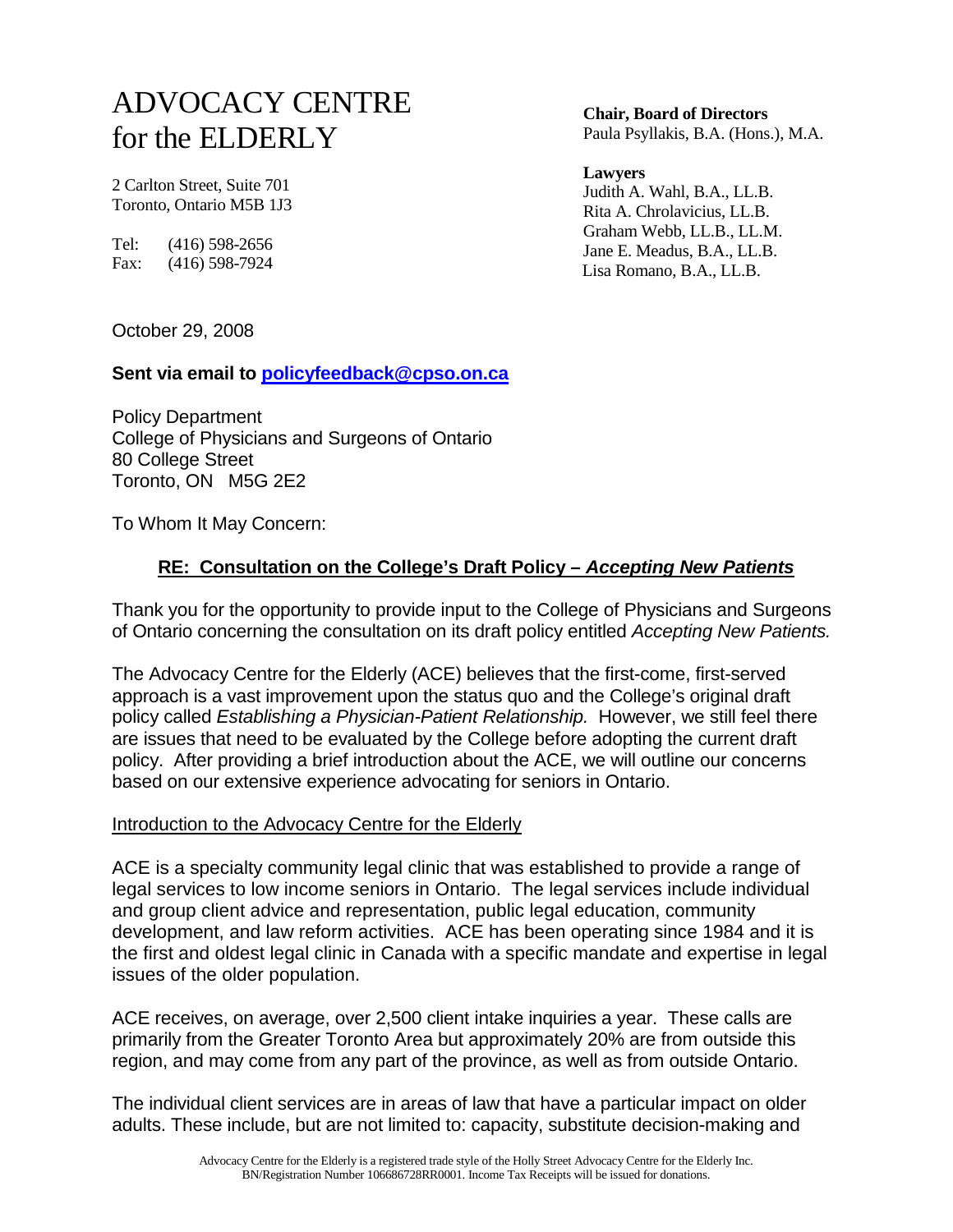health care consent; end-of-life care; supportive housing and retirement home tenancies; long-term care homes; patients' rights in hospitals; and elder abuse. In recent years, more than 50% of our clients sought advice on matters relating to health care.

### Older Adults and Ageism in Health Care

Ageism is prevalent in Canada. One recent study noted that 84% of Americans and 91% of Canadians reported at least one incident of ageism.<sup>1</sup> Ageism refers to both "a socially constructed way of thinking about older persons based on negative attitudes and stereotypes about aging and a tendency to structure society based on an assumption that everyone is young, thereby failing to respond appropriately to the real needs of older persons."<sup>2</sup> Unlike other stigmatized groups, "social sanctions against expressions of negative attitudes towards the elderly are almost completely nonexistent."<sup>3</sup>

According to the now defunct Law Commission of Canada, "concepts such as age and generations often fail to acknowledge the differences that exist between people within an age group or a generation: this diversity is sometimes more critical than the differences between them."<sup>4</sup> In other words, older adults are not a homogenous group.

Research indicates that not only are Canadians living longer, they are living longer in good health. Although seniors are more likely than younger people to have chronic conditions and to experience poorer health, seniors today are generally healthier than those of previous generations.<sup>5</sup> Unfortunately, many people believe all older adults are sickly and erroneously blame them for increases in the cost of health care. Some physicians are reluctant to accept seniors as new patients on the basis of actual or perceived time demands, and the corresponding fear that they will not be compensated adequately for their time from the Ontario Health Insurance Program. Misperceptions about advanced age, coupled with the physician shortage in Ontario, make it extremely difficult for older adults who do not have a doctor to find one.

It has also been suggested that such stereotypes support policies to reduce social programs for care. These negative assumptions may send the message that older adults are not entitled to services and discourages them from seeking assistance.<sup>6</sup>

1

<sup>&</sup>lt;sup>1</sup> Sean Horton, J. Baker and J.M. Deakin, "Stereotypes of Aging: Their Effects on the Health of Seniors in North American Society" (2007) 33:12 Educational Gerontology at 1021 at 1023. 2

Ontario Human Rights Commission, Fact Sheet: Ageism and Age Discrimination, online: <http://www.ohrc.on.ca/en/resources/factsheets/ageismandagediscrimination>.

 $3 \overline{\text{Supra}}$  note 1 at 1023.

<sup>&</sup>lt;sup>4</sup> Law Commission of Canada, Does Age Matter?: Laws and Relationships Between Generations (Toronto: 2004) at 8.

<sup>&</sup>lt;sup>5</sup> Canada, Special Senate Committee on Aging, Embracing the Challenge of Aging, Second Interim Report: Issues and Options for an Aging Population by The Honourable Sharon Carstairs and The Honourable Wilbert Joseph Keon (Ottawa: March 2008) at 47

 $^6$  See, for example, Jane Aronson and Sheila H. Neysmith, "Manufacturing social exclusion in the home care market" (2001) 27:2 Canadian Public Policy 151.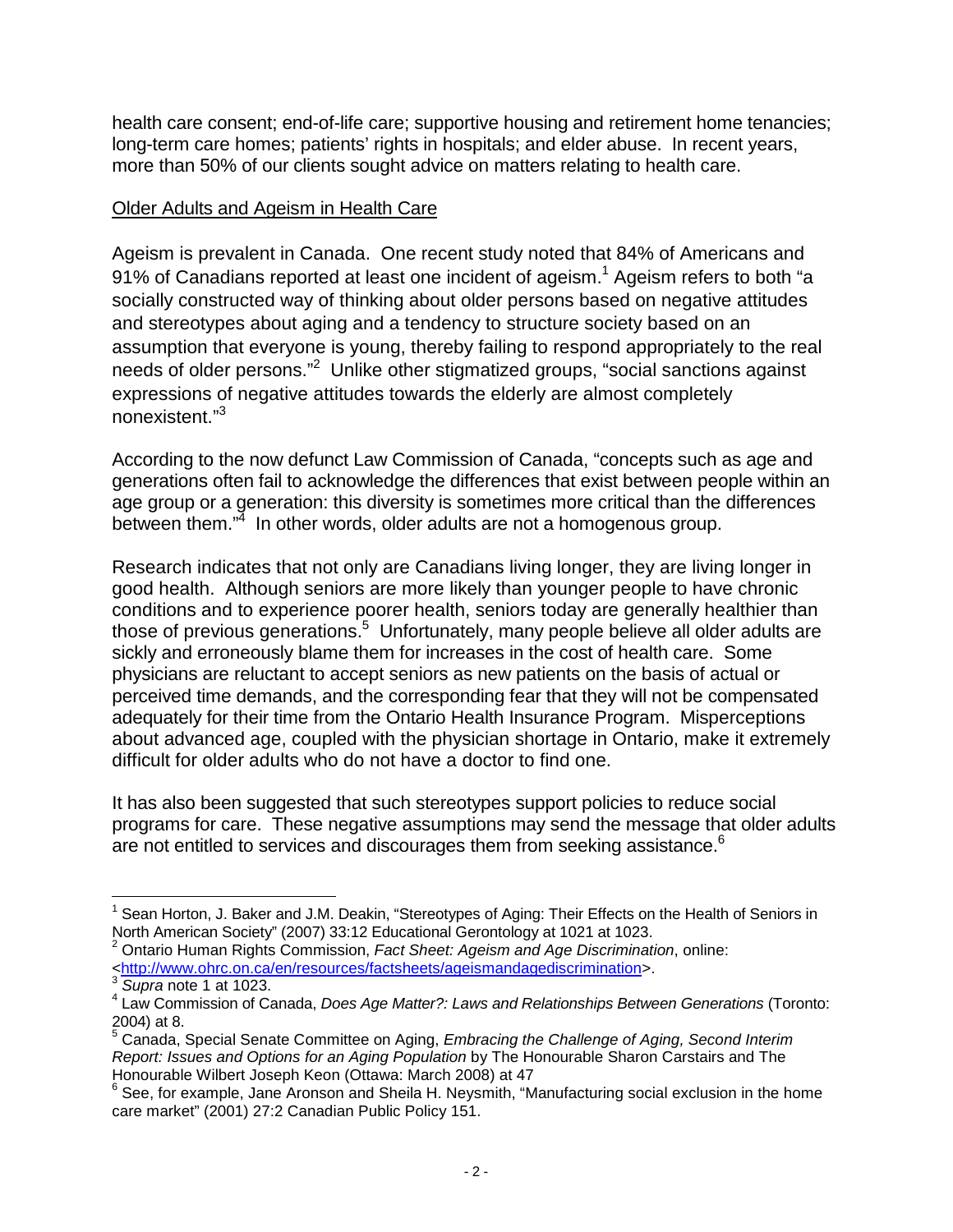### First-Come, First Served Approach

Although the concept of first-come, first served may appear to be self-explanatory, ACE believes it would be useful for the College to provide details as to how it envisions such a system should work in practice for the purposes of clarity and consistency.

Under the current system (which will remain unchanged if the draft policy is implemented), the College recommends five courses of action for potential patients trying to find a new family doctor. The first suggestion is to use the College's on-line doctor search service. As it is only updated quarterly, patients do not find out until they call the physician's office that the information is out of date and the doctor is no longer accepting new patients. The second option is to ask friends and family if their physician is willing to accept them on as a patient. Accordingly, patients must either rely on their friends and families to make enquiries on their behalf and/or they must contact each doctor and request acceptance based on their relationship with a current patient. The third alternative is to contact the local hospital as they might be aware of staff physicians or physicians with hospital privileges who are presently accepting new patients. The fourth option is to query community health centres about the availability of any doctors who are taking new patients. The College's fifth suggestion is to read the local newspapers to see if any doctors are advertising for new patients.

This is a cumbersome process as it is often necessary for patients to make numerous phone calls to many physicians to determine if they are accepting new patients and if not, to request that their name be placed on a waiting list. These waiting lists are maintained by individual physicians and are not subject to public scrutiny. ACE is concerned that waiting lists can be misused by doctors who want to "cherry-pick" only the healthiest patients by either refusing to add those patients who are perceived to be unhealthy to their lists or skipping over those names once an opening is available within their medical practice.

In an effort to fairly allow patients find a family doctor, ACE recommends that the College, in cooperation with the Ministry of Health and Long-Term Care and other relevant stakeholders, consider creating a centralized provincial waiting list, similar to the waiting list for long-term care homes which is administered by the Community Care Access Centres. Under such a system, patients would contact a single agency which would coordinate referrals and ensure the integrity of the list. Not only would there be increased efficiency and transparency but fewer instances of discrimination, as physicians would not be able to refuse a new patient unless there was a satisfactory reason for doing so.

#### **Discrimination**

One of the paramount reasons for developing a new policy regarding the acceptance of new patients is to prevent actual discrimination and to alleviate the concerns of the public about perceived discrimination. However, in ACE's opinion, this is not apparent from reading the draft policy due to the minimal discussion (approximately 15 lines) about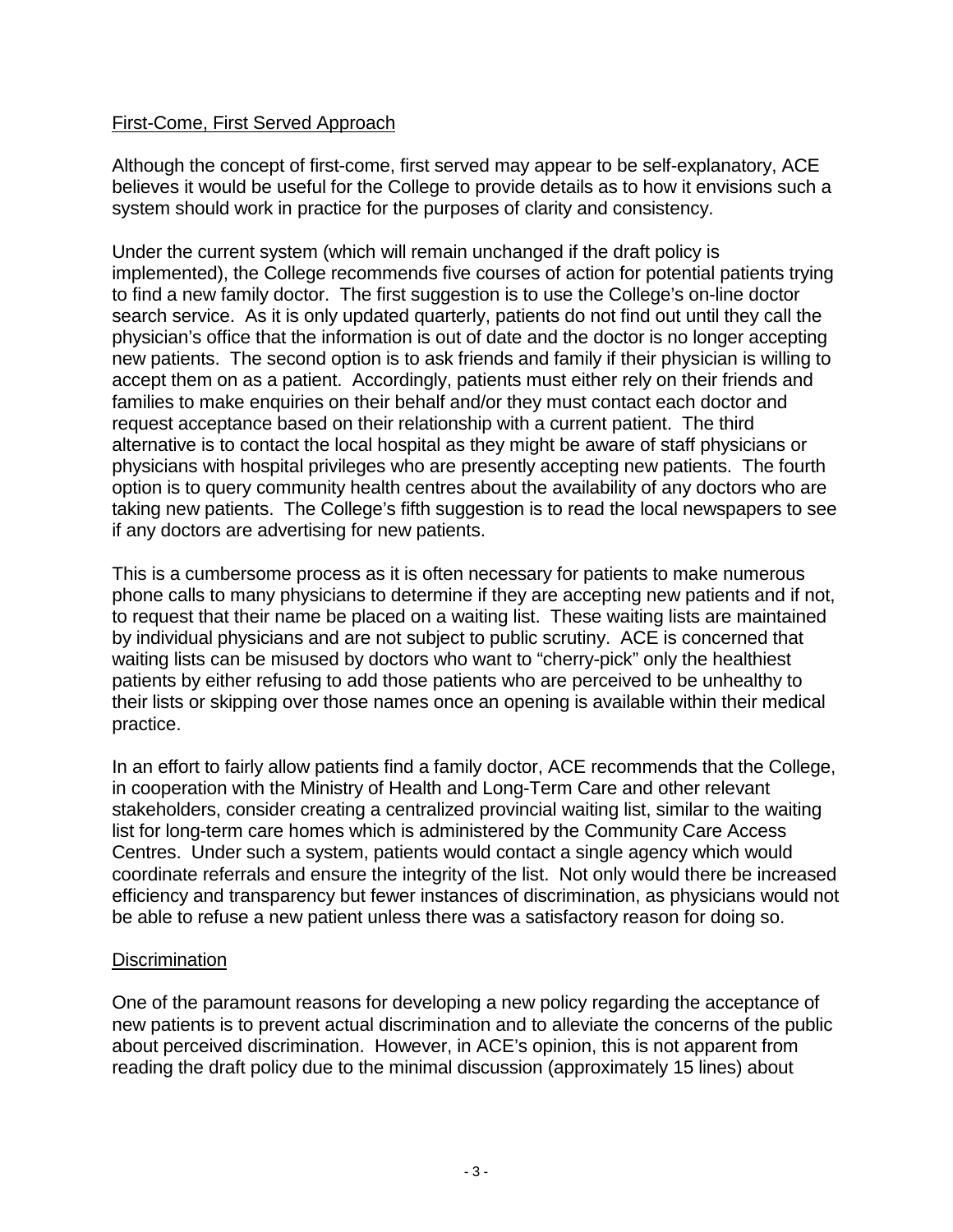discrimination. The language employed by the College also fails to strongly signal that it does not and will not condone discriminatory behaviour by physicians.

The policy also omits any mention that the physician's duty not to discriminate includes a duty to accommodate to the point of undue hardship.<sup>7</sup> The draft policy does not make reference to a directly relevant policy of the College called Physicians and the Ontario Human Rights Code. Further, the non-discrimination principle of the Canadian Medical Association's Code of Ethics is merely contained in a footnote to this section.

Therefore, in order to emphasize to doctors the seriousness of their human rights obligations (both legal and ethical), ACE suggests that the section in the draft policy dealing with discrimination be amended to: include stronger language condemning discrimination; add information about the duty to accommodate; encourage physicians to read the Physicians and the Ontario Human Rights Code policy; and reproduce section 17 of the Code of Ethics in its entirety within the body of the final policy.

Line 40 refers to the "Ontario Human Rights Commission." This should be changed to say the "Human Rights Tribunal of Ontario" as this is the body that resolves applications brought under the Human Rights Code.

#### Clinical Competence and Scope of Practice

According to the draft policy, "clinical competence and scope of practice are permissible grounds for limiting patient entry into a practice." If these aspects of the policy are not refined, ACE believes they are likely to be misused in a discriminatory fashion.

It goes without saying that ACE does not want physicians to provide care to patients where he or she does not have the requisite knowledge or expertise. Nevertheless, a physician should not be allowed to seek refuge under the cloak of clinical competence as an excuse not to treat, for example, an elderly person because the physician presumes the older adult will consume too much of his or her time. ACE agrees with the Ontario Human Rights Commission submission respecting the College's earlier Establishing a Physician-Patient Relationship draft policy (but which is still applicable to the current draft policy) that: "there must be an actual, demonstrable link between the health service request or care needs being presented to the physician, and any denial of service based on 'clinical competence,' and this should take into account the ability of the [family] physician to provide referrals to specialists where required."<sup>8</sup>

ACE supports those physicians who develop a medical expertise or focus on a particular subset of the population, such as geriatric patients. However, it is our submission that the

1

 $7$  Human Rights Code, R.S.O. 1990, C. H.19, section 11(2).

<sup>&</sup>lt;sup>8</sup> Ontario Human Rights Commission, Submission of the Ontario Human Rights Commission to the College of Physicians and Surgeons of Ontario regarding the draft policies relating to establishing and ending physician-patient relationships (February 14, 2008), online: <http://www.ohrc.on.ca/en/resources/submissions/surgeons>.